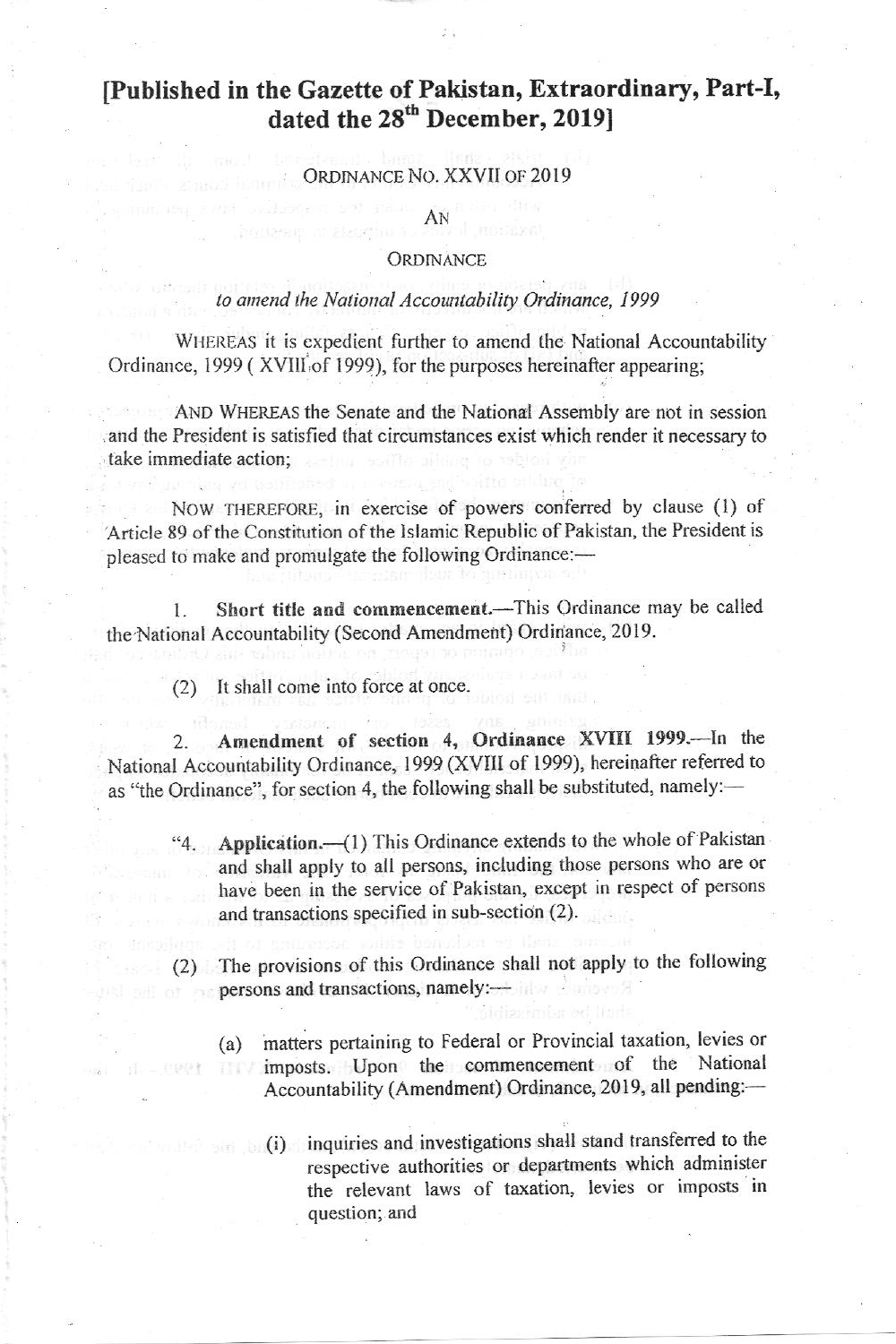$(ii)$ trials shall stand transferred from the relevant Accountability Courts to the criminal courts which deal with offences under the respective laws pertaining to taxation, levies or imposts in question;

any person or entity, or transaction in relation thereto, who or  $(b)$ which are not directly or indirectly connected with a holder of public office, except offences falling under clauses  $(ix)$ ,  $(x)$ and (xi) of sub-section (a) of section 9;

- $(c)$ with regard to procedural lapses in any government project or scheme, no action under this Ordinance shall be taken against any holder of public office, unless it is shown that the holder of public office has materially benefitted by gaining any asset or monetary benefit which is disproportionate to his known sources of income, or where such material benefit cannot be reasonably accounted for, and there is evidence to corroborate the acquiring of such material benefit; and
- $(d)$ with regard to any matter pertaining to the rendition of any advice, opinion or report, no action under this Ordinance shall be taken against any holder of public office, unless it is shown that the holder of public office has materially benefitted by gaining any asset  $\sigma$ monetary benefit which is disproportionate to his known sources of income, or where such material benefit cannot be reasonably accounted for, and there is evidence to corroborate such material benefit.
- $(3)$ Notwithstanding anything contained in this Ordinance or any other law for the time being in force, the valuation of immovable properties, for the purposes of assessing as to whether a holder of public office has assets disproportionate to his known sources of income, shall be reckoned either according to the applicable rate prescribed by the District Collector or the Federal Board of Revenue, whichever is higher. No evidence contrary to the latter shall be admissible."

Amendment of section 9, Ordinance XVIII 1999.-In the 3. Ordinance, in section 9, in sub-section (a):-

in clause (vi), after the "semi colon", at the end, the following shall  $(a)$ be inserted, namely:-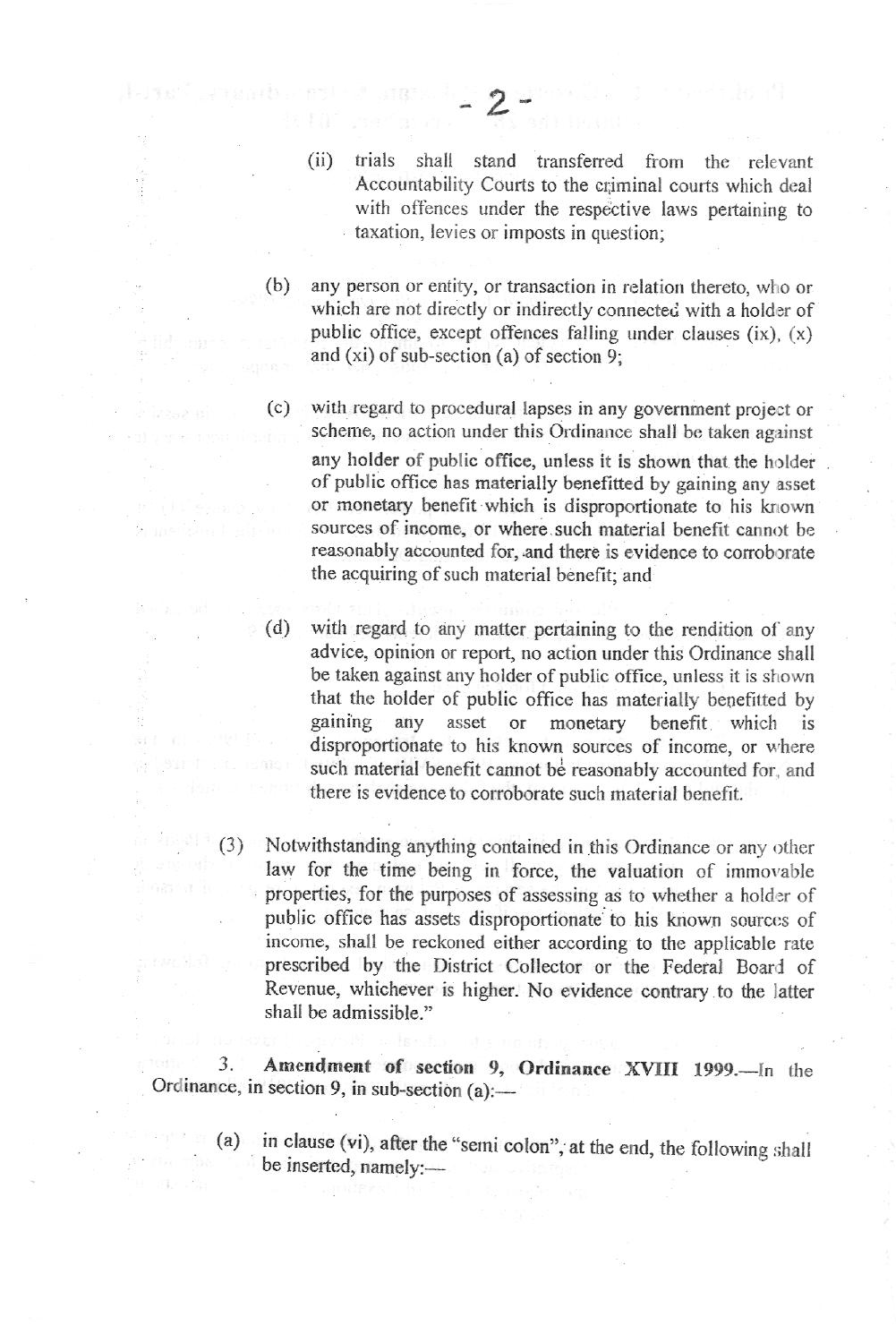"Explanation:—For the purposes of this clause nothing shall be construed as misuse of authority by a holder of public office unless there is corroborative evidence of accumulation of any monetary benefit or asset which is disproportionate to his known sources of income or which cannot be reasonably accounted for;"

- $(b)$ after clause (xii), the following new clause (xiii) shall be inserted,  $namely:$ 
	- " $(xiii)$ an act done in good faith and in discharge of duties and performance of official function shall not, unless there is corroborative evidence of accumulation of any monetary benefit or asset which is disproportionate to the known sources of income or which cannot be reasonably accounted for, constitute an offence under this clause."

## BRIEF STATEMENT OF OBJECTS AND REASONS.

The National Accountability Bureau (NAB) was established under the National Accountability Ordinance, 1999 with an aim to curb corruption in Pakistan. Currently NAB is dealing with a large number of inquiries and investigation in addition to handling mega corruption cases. Moreover, under the existing regime a number of inquiries have been initiated against the holders of Public Office and Government Servants on account of procedural lapses where no actual corruption is involved. This has enhanced NAB's burden and has also affected working of the Federal Government. Further, NAB, while assuming parallel jurisdiction, is also inquiring into matters pertaining to taxation, imposition of levies etc., and therefore interfering within the domain of taxation regulatory bodies. It is therefore felt necessary to define through the subject amendments the operational domain of NAB, hence, this Bill

Minister-In-Charge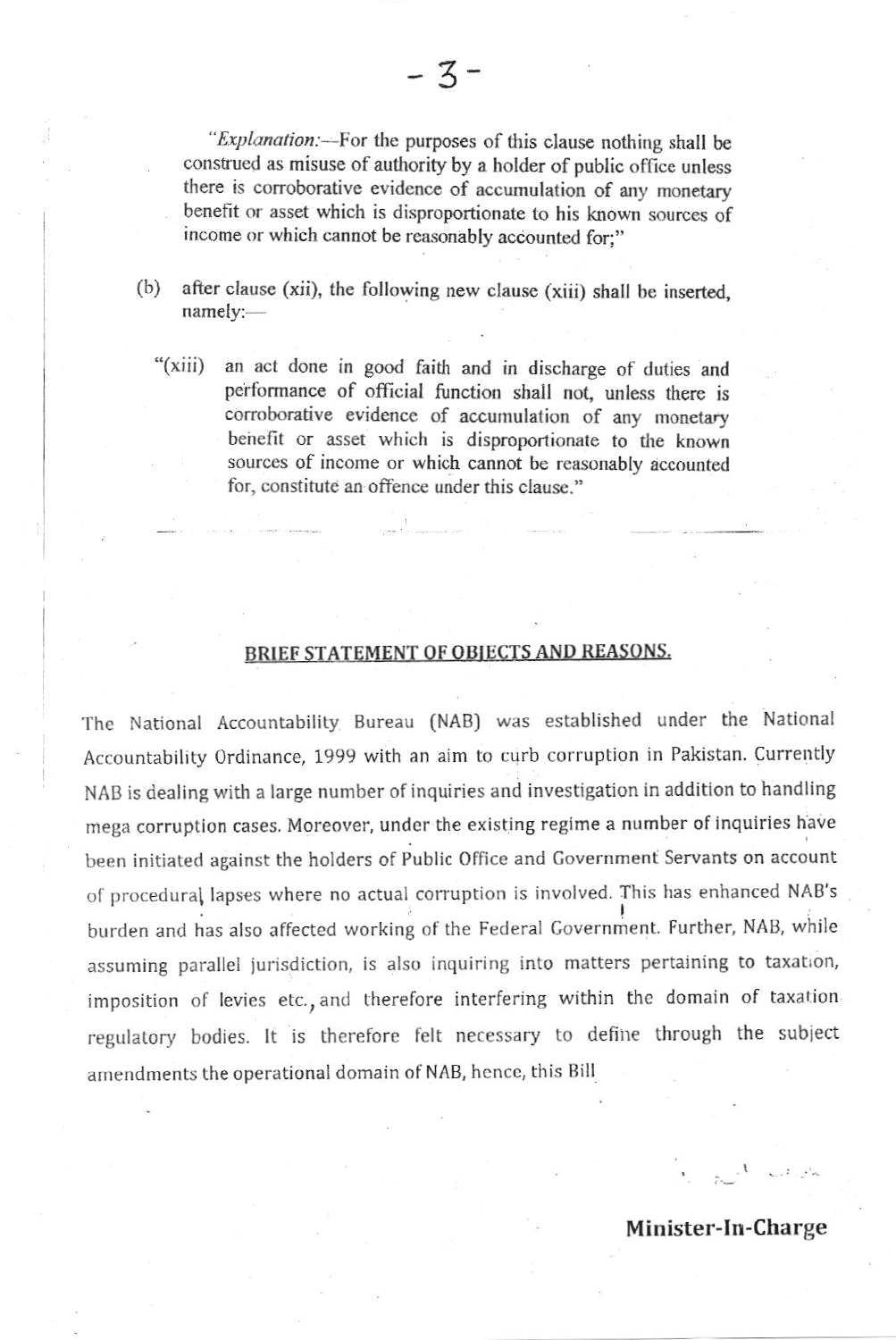[جریدہ پاکستان، غیر معمولی، حصہ اول، مورخہ ۲۸ دسمبر، ۲۰۱۹ میں شائع ہوا]

# آرڈینٹس نمبر ۲۷ مجربہ ۲۰۱۹ء

قومی احتساب آرڈیننس،۱۹۹۹ءمیں مزید ترمیم کرنے کا آرڈیننس

ہرگاہ کہ بیقرین مصلحت ہے کہ بعدازیں رونما ہونے والی اغراض کے لئے قومی اختساب آرڈیننس ،۱۹۹۹ء (١٨) مجر په ١٩٩٩ء) ميں مزيد ترميم کی جائے؛

ادر چونکہ بینٹ اورقو می آسبلی کے اجلاس نہیں ہور ہے اورصدرمملکت کواظمینان حاصل ہے کہ ایسے حالا ت موجود ہیں جوفوری کارروائی کے متقاضی ہیں؛

لنبذا،اباسلامی جمہور بیہ پاکستان کے دستور کے آرٹیکل ۸۹ کی ثق (۱) میں تفویض کردہ اختیارات کواستعمال کرتے ہوئے ،صدرمملکت نے حسب ذیل آرڈینٹس دہنع اور جاری کیاہے:۔

**ا۔ مختصر عنوان اورآغاز نفاذ** نیے آرڈینس توی اضیاب (ترمیم دوم) آرڈینس ، ۲۰۱۹ء کے نام ےموسوم ہوگا۔

(۲) بي<sup>ق الفور</sup>نافذ العمل ہوگا۔

۱۹۹۹ء( ۱۸ مجر بیه۱۹۹۹ء ) میں، بعدازیں جس کا حوال بطور'' آرڈیننس'' دیا گیا ہے، کی دفعہ ہیں،حسب ذیل کوتبدیل کردیاجائے گا۔<u>کیجن:</u>۔

بشمول ان کے جوخدمت پاکستان میں بیں یا رہ چکے ہیں، ماسوائے ان اشخاص اور ان ٹرانز کیشنز کی نسبت جو ذیلی دفعہ (۲)میں صراحت کی گئی ہیں۔

(۲) اس آرڈینٹس کے احکامات حسب ذیل اشخاص اورٹرائز یکشنز پرلا گونہ ہوں گے ،کیعنی:۔

(الف) معاملات جو دفاتی یا صوبائی کمیکسیشن ،لیویز پامحصولات پرمشتل ہوں،قومی احتساب ( ترمیمی ) آرڈیننس،۲۰۱۹ء کے آغاز نفاذ پر ،تمام زیر التواء نہ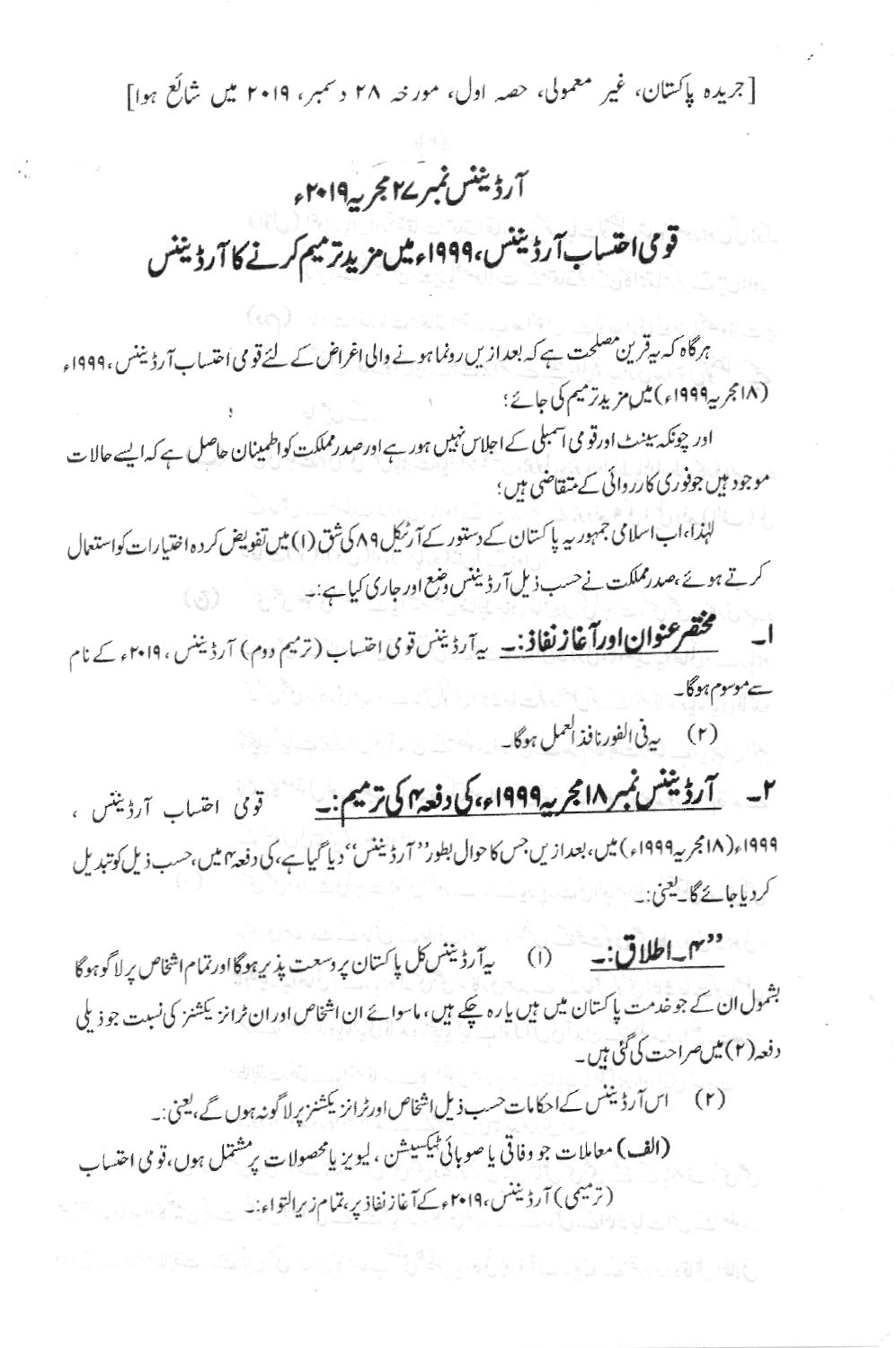(اوّل) انگوائریاںادرخقیقات متعلقہ اتھارٹیزیامحکمہ جات کونتقل شدہ متصور ہوں گی جو کہ زیر بحث کمیکسیش، لیویز پامحصولات کے متعلقہ قوانین کااہتمام کرتے ہیں؛اور (دوم) ساعت مقدمات متعلقہ احتساب عدالتوں سے فوجداری لیویز پامحصولات پر مشتمل متعلقه قواننين كےتخت جرائم سے نیٹنے والی فو جداری عدالتوں کو متقل سمجھے حائمن گے۔ و (ب) اس کی نسبت کوئی بھی مخض یابیّت، یا ٹرانز یکشن، جوکوئی یاجو بلاواسط یابلواسط پر کاری عہدے کے حامل سے منسلک نہ ہوں، ماسوائے ان جرائم کے جو دفعہ 9 کی ذیلی دفعہ (الف) کی شقات (نو)، (دس)اور( گیاره) میںآتے ہوں؛ (ج) گريمي حکومتي منصوبے يا ایکيم میں ضابطہ جاتي خامیوں کی نسبت ،کسی بھی سر کاری عہدہ کے حامل کےخلاف اس آرڈیننس کے تحت کارروائی نہ ہوگی، تاوقتیکہ بیددکھائی دےر ہاہو کہ کسی بھی سر کاری عہدہ کے حامل کوکسی اثاثہ جات کوحاصل کر کے اہم فائدہ پا مالیاتی فائدہ پہنچایا گیا ہے جو کہ اس کی آمدن کے معلومہ ذ رائع سے عدم مطابقت رکھتا ہے، یا جہاں اہم فائده كامعقول طور يرسبب يتايا نه جاسكتا ہو،اوراليپ شہادت موجود ہو جو مذكور ہ اہم فائدے <sub>کے حصول کی تائند کررہی ہو؛اور</sub> (و) مستحمی معاملے کی نسبت جو کسی مشورے،رائے یار پورٹ کی انجام دہی پر مشتمل ہو، کسی بھی سرکاری عہدے کے حامل کے خلاف اس آرڈینٹس کے تحت کوئی بھی کارروائی نہ ہوگی، تاوقتیکہ بیددکھائی دےر ہاہوکہ کسی بھی سرکاری عہدے کے حامل کوکسی اثاثہ جات کو حاصل ، کرکے اہم فائدہ پامالیاتی فائدہ پہنچایا گیا ہے جوکہاس کی آمدن کے معلومہ ذرائع ہےعدم مطابقت رکھتاہے پااہم فائدے کامعقول طور پرسب بتایانہ جاسکتا ہو،اورالیپی شہادت موجود ہوجو مذکورہاہم فائدے کےحصول کی تائبدکررہی ہو۔

( ۳ ) اس آرڈیننس پانی الوقت نافذ العمل کسی بھی دیگر قانون میں شامل کسی بھی شئے کے بادھف کسی بھی غیر منقولہ جائیداد کانغیین قیمت تشخیص اغراض کے لئے آیا کہ سرکاری عہدے کے حامل کے اثاثہ جات اس کے معلومہ ذ رائع <sub>سے ع</sub>رم مطابقت رکھتے ہیں،حیٰ کہ ان کا حسابِ ضلعی کلیکٹر یا دفاقی بورڈ آف ریونیو کے مقرر کردہ قابل اطلاق